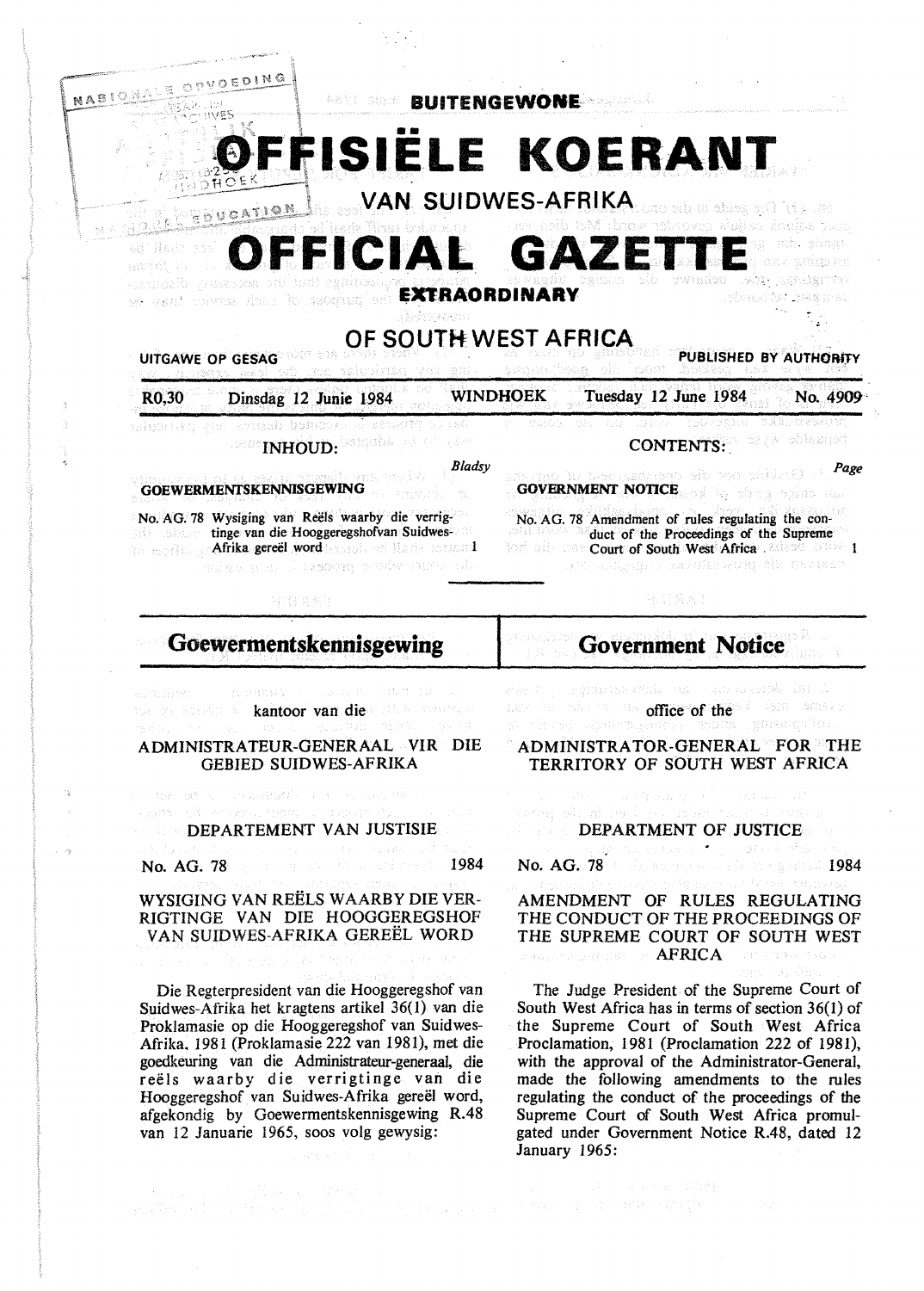#### "TARIEF VIR ADJUNK-BAUU'S

68. (1) Die gelde in die onderstaande tarief kan deur adjunk-balju's gevorder word: Met dien verstande dat geen gelde gehef word vir die betekening van prosesstukke in *in forma pauperis*verrigtinge nie, behalwe die nodige uitgawes daaraan verbonde.

(2) Waar 'n besondere handeling op meer as een wyse kan geskied, moet die goedkoopste manier gevolg word tensy daar redelike beswaar teen is of tensy die party ten behoewe van wie prosesstukke uitgevoer word, op eie koste 'n bepaalde wyse verkies.

(3) Geskille oor die opeisbaarheid of omvang van enige gelde of koste, of oor vergoeding vir noodsaaklike werk en noodsaaklike uitgawes waarvoor daar geen voorsiening gemaak word nie, word beslis deur die takseermeester van die hof waarvan die prosesstukke uitgegaan het.

#### **TARIEF**

1. Registrasie van 'n dokument vir betekening of tenuitvoerlegging, by ontvangs daarvan R 1.

2. (a) Betekening van dagvaardings, petisies tesame met kennisgewing van mosie of van terrolleplasing, ander kennisgewings, bevele of enige ander dokumente, elk RIO: Met dien verstande dat -

(i) wanneer 'n dokument saam met 'n prosesstuk beteken moet word en in die prosesstuk genoem word of 'n aanhangsel daarvan is, geen addisionele gelde gevorder mag word vir betekening van die dokument nie. Origens mag R3 gevorder word vir elke afsonderlike dokument wat beteken word;

(ii) geen geld vir 'n aparte dokument gevorder word by die betekening van prosesstukke in strafsake nie.

2. (b) Gepoogde betekening van dagvaardings, petisies, tesame met kennisgewing van mosie of van terrolleplasing, ander kennisgewings, bevele en enige ander dokumente R5: Met dien verstande dat 'n gepoogde betekening van meer as een dokument aan dieselfde persoon beskou word as 'n gepoogde betekening van slegs een dokument.

3. Reistoelae:

(a) Vir die afstand werklik en noodsaaklikerwys deur die adjunk-balju of sy verteen-

## **"TARIFF FOR DEPU1Y SHERIFFS**

 $68. (1)$  The fees and charges contained in the appended tariff shall be chargeable and allowed to deputy sheriffs: Provided that no fees shall be charged for the service of process in *in forma pauperis* proceedings (but the necessary disbursements for the purpose of such service may be recovered).

(2) Where there are more ways than one of doing any particular act, the least expensive way shall be adopted unless there is some reasonable objection thereto, or unless the party at whose instance process is executed desires. any particular way to be adopted at his expense.

(3) Where any dispute arises as to the validity or amount of any fees or charges, or where necessary work is done and necessary expenditure incurred for which no provision is made, the matter shall be determined by the taxing officer of the court whose process is in question.

#### **TARIFF**

1. For registration of any document for service or execution, upon receipt thereof RI.

2. (a) For service, of summonses, petitions together with notice of motion or notice of set down, other notices, orders or any other documents, each Rl0: Provided that -

(i) whenever any document to be served with any such process is mentioned in the process or forms an annexure thereto, no additional fee shall be charged for the service of such document, but otherwise a fee of R3 may be charged in respect of each separate document served;

(ii) no fee for the service of a separate document shall be charged in respect of the service of process in criminal cases.

2. (b) Attempted service of summonses, petitions together with notice of motion or notice of set down, other notices, orders and any other documents R5: Provided that an attempted service of more than one document on that same person shall be treated as an attempted service of one document only.

#### 3. Travelling allowance:

(a) For the distance actually and necessarily travelled by the deputy sheriff or his officer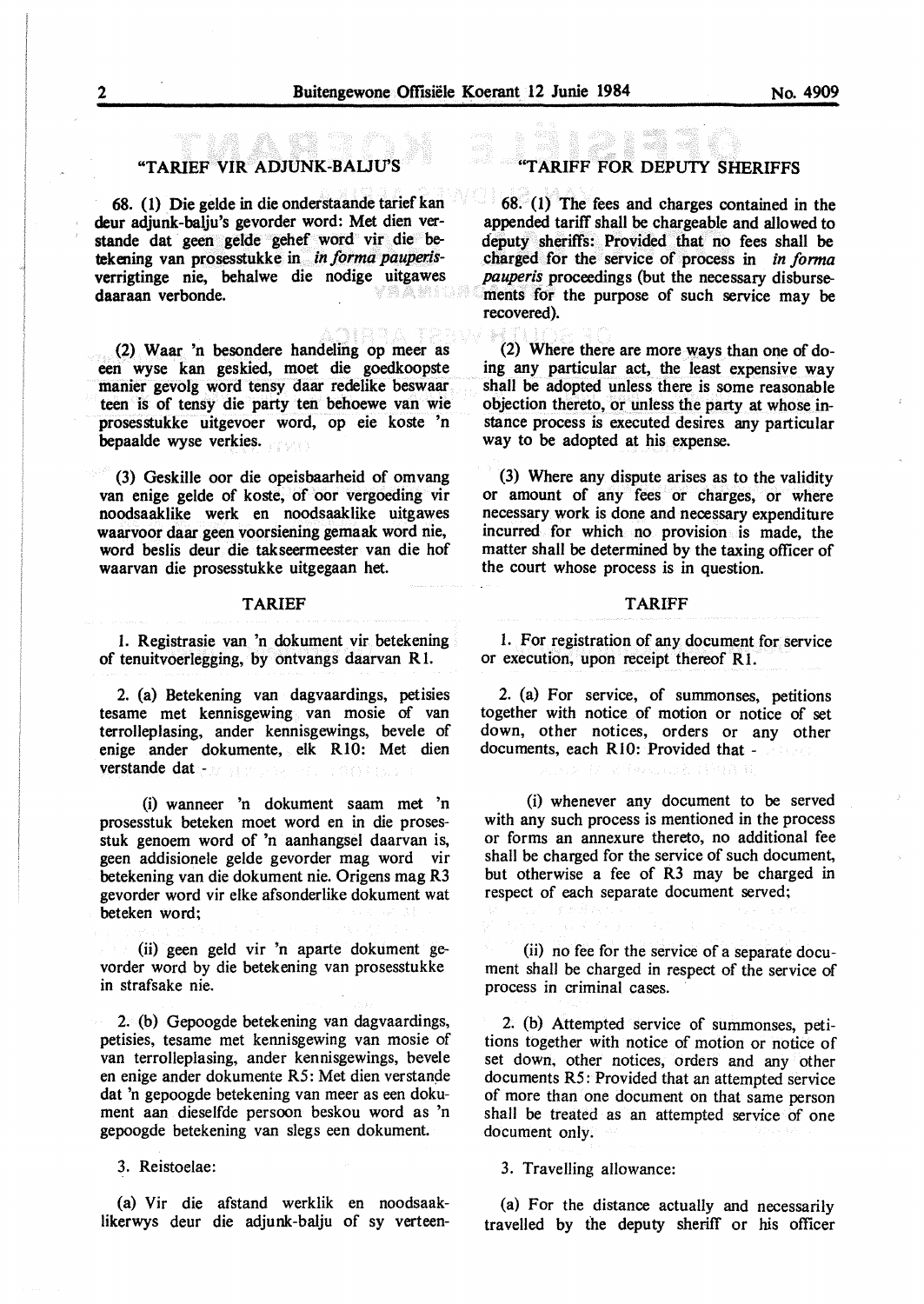$\rightarrow$ 

woordiger afgelê, bereken van die kantoor van die adjunk-balju af vir die heen- en terugreis, per kilometer of deel van 'n kilometer 30c.

(b) W anneer twee of meer dagvaardings of ander prosesstukke, in opdrag van dieselfde party of van verskillende partye, met een en dieselfde reis beteken kan word, moet die reistoelae redelik en billik verdeel word tussen die verskillende sake met inagneming van die afstand wat die onderskeie partye aan wie die prosesstukke gerig is van die kantoor van die adjunk-balju af woon, maar die gelde is betaalbaar vir elke betekening of gepoogde betekening.

tone as say hence or superficient of the

(c) Hierdie toelae is slegs betaalbaar in gevalle waar die betrokke diens meer as een kilometer van die kantoor van die adjunk-balju af verrig moet word: Met dien verstande dat as die kantoor van die adjunk-balju meer as drie kilometer van die landdroskantoor van sy distrik is, die toelae betaalbaar is slegs wanneer sodanige diens meer as een kilometer van die landdroskantoor af verrig moet word.

(d) Die beperking opgelê deur die voorbehoud by die voorgaande paragraaf 3(c) kan deur die Minister van Justisie na goeddunke verslap word waar omstandighede dit regverdig en op aanbeveling van die balju van die betrokke provinsie, in welke geval die balju die aanbevole toegewing ten tyde van die aanstelling van die adjunk-balju moet meld.

4. (a) Posgeld in siviele sake, volgens die postarief.

(b) Posgeld in strafsake, vry.

LET WEL - Die adjunk-balju kan enige posstuk na die griffier van die Hooggeregshof neem of, as daar geen griffier in sy dorp of stad is nie, na die landdros, wat die koevert met sy amptelike frankeerstempel moet merk.

*5.* Tenuitvoerlegging van enige lasbrief -

(a) (i) vir die arres van 'n persoon, insluitende sy vervoer na die hof, na 'n prokureur se kantoor of na die gevangenis, per persoon R20;

(ii) vir vervoer van die betrokke persoon na die hof van die plek van aanhouding op 'n dag na die dag van arres, en bywoning van die hof, R 10 per uur;

(iii) vir die besJaglegging op goed *ad fundan*dam jurisdictionem of ad confirmandam jurisdic*tionem* R20;

reckoned from the office of the deputy sheriff, both on the forward and the return journey, per kilometre or fraction of a kilometre 30c.

(b) When two or more summonses or other process, whether at the instance of the same party or of different parties, are capable of being served on one and the same journey, the travelling allowance for performing the round of service shall be fairly and equitably apportioned among the several cases, regard being had to the distance at which the parties against whom such process is directed respectively reside from the office of the deputy sheriff, but the fee for service shall be payable for each service made or attempted to be made.

( c) This allowance shall be payable only in cases where the duty in question is to be performed beyond a radius of one kilometre from the office of the deputy sheriff: Provided that if the office of the deputy sheriff is situated more than three kilometres from the office of the magistrate of his district the allowance shatl be payable only where such duty is to be performed beyond a distance of one kilometre from the magistrate's office.

(d) The restriction imposed by the provisio in the preceding paragraph 3(c) may be relaxed by the Minister of Justice, in his discretion, where circumstances warrant this and on the recommendation of the sheriff of the province concerned, in which event the sheriff shall specially mention the extent of the recommended relaxation at the time of the appointment of the deputy sheriff.

4. (a) Postage in civil matters, as per postal tariff.

(b) Postage in criminal matters, free.

NOTE - The deputy sheriff may take any postal matter to the registrar of the Supreme Court or, if there is no registrar in his town or city, to the magistrate, who shall frank the envelope with his official franking stamp.

*5.* For the execution of any writ -

(a) (i) of personal arrest, including the conveyance of the person concerned to court, to an attorney's office or to a prison, per person R20;

(ii) for conveying the person concerned to court from a place of custody on a day subsequent to the day of arrest and attending at court, R10 per hour;

(iii) for attachment of property *adfundandam,*  jurisdictionem or ad confirmandam jurisdic*tionem* R20;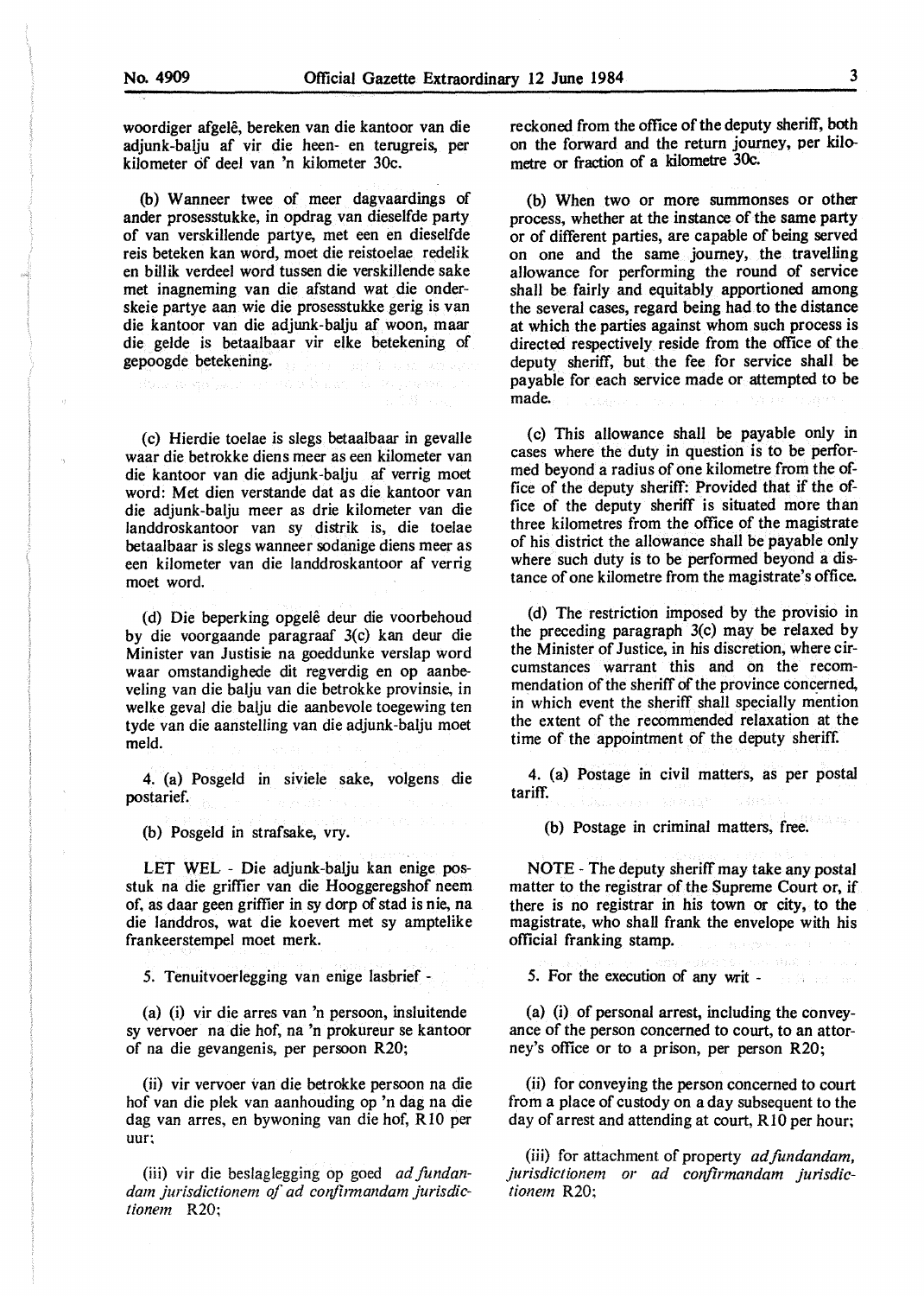(iv) waar 'n beslaglegging ingevolge item S(a)(iii) teruggetrek of opgeskort word, RS;

(b) vir uitsetting, RlO per uur, maar met 'n minimum van R20 (benewens redelike uitgawes noodsaaklikerwys aangegaan);

(c) teen onroerende goed -

(i) vir tenuitvoerlegging, insluitende betekening van kennisgewing van beslaglegging aan die eienaar van die onroerende goed en die registrateur van aktes of ander beampte belas met die registrasie van sodanige goed en as die onroerende goed deur iemand anders as die eienaar geokkupeer word, ook aan die okkupant R20;

(ii) vir kennisgewing van beslaglegging aan 'n enkele huurder of okkupant R3,50 (identiese kennisgewings waar daar meer as een huurder, okkupant of eienaar is, vir elkeen ná die eerste R1):

(iii) vir waardasie of verslag vir die doel van 'n verkoping RI 5 per uur, met 'n minimum van R20;

(iv) waar 'n adjunk-balju gemagtig is om goed te verkoop en die goed nie verkoop word nie omdat die beslaglegging teruggetrek, opgeskort, gestaak of gestuit word, af gesien van die bedrag van die lasbrief, en al die nodige kennisgewing van terugtrekking van die beslaglegging R20;

(v) vir die vasstelling en aantekening van watter verbande of ander beswarings teen die eiendom geregistreer is, asook die name en adresse van die persone in wie se guns dit geregistreer is, insluitende enige briefwisseling in verband daarmee (benewens redelike uitgawes noodsaaklikerwys aangegaan) R 15;

(vi) om die vonnisskuldeiser in kennis te stel van sodanige verbande of beswarings en van die name en adresse van die persone in wie se guns dit geregistreer is **R2;** 

(vii) vir oorweging van bewys dat 'n preferente skuldeiser aan die vereistes van reël 46(5)(a) voldoen het RI;

(viii)  $\frac{1}{2}$ ir die kennisgewing in reël 46(6) bedoel R2: Day Factor (FMOV)

**(ix)** vir oorweging van kennisgewing van verkoping wat deur die vonnisskuldeiser in oorleg met die adjunk-balju opgestel word; en

(x) vir die nagaan van aangeduide koerante en die *Staatskoeranl* om seker te maak dat kennisgewing van verkoping geplaas is; en

(iv) where an attachment in terms of item  $5(a)(iii)$  is withdrawn or suspended R5;

(b) of ejectment: RIO per hour, subject to a minimum fee of R20 (in addition to reasonable expenses necessarily incurred);

(c) against immovable property -

(i) for execution, including service of notice of attachment upon the owner of the immovable property and upon the registrar of deeds or other officer charged with the registration of such property and if the property is in occupation of some person other than the owner, also upon such occupier R20;

(ii) for notice of attachment to a single lessee or occupier R3,50 (identical notices when there are several lessees, occupiers or owners, for each after the first  $R1$ :

(iii) for making valuation or report for purposes of sale R15 per hour, with a minimum of R20;

(iv) when a·deputy sheriffhas been authorised to sell property and the property is not sold by reason of the fact that the attachment is withdrawn or stayed, irrespective of the amount of the writ. and all the necessary notices for the withdrawal of the attachment **R20;** 

(v) for ascertaining and recording what bonds or other encumbrances are registered against the property, together with the names and addresses of the persons in whose favour such bonds and encumbrances are so registered, including any correspondence in connection therewith (in addition to reasonable expenses necessarily incurred) R 15;

(vi) for notifying the execution creditor of such bonds or other encumbrances and of the names and adresses of the persons in whose favour such bonds or other encumbrances are registered **R2;** 

(vii) for consideration of proof that a preferent creditor has complied with the requirements of rule  $46(5)(a)$  R<sub>1</sub>;

(viii) for the notice referred to in rule 46(6) R2;

(ix) for consideration of notice of sale prepared by the execution creditor in consultation with the deputy sheriff; and

(x) for verifying that notice of sale has been published in the newspapers indicated and in the *Gazette;* and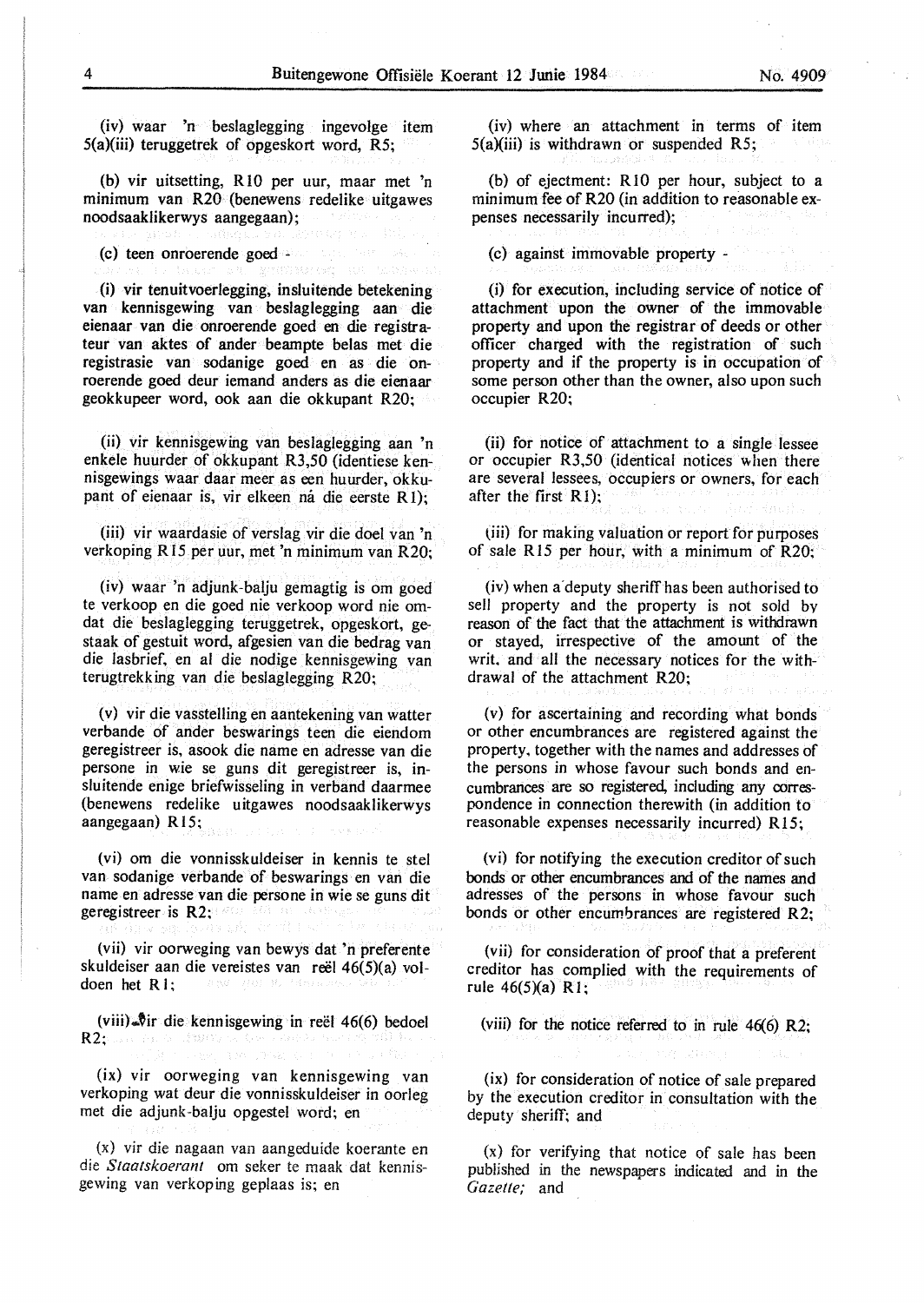(xi) vir die stuur van 'n eksemplaar van die kennisgewing van verkoping aan elke vonnisskuldeiser wat op die onroerende goed beslag laat lê het en aan elke verbandhouer daaroor wie se adres bekend is, vir elke eksemplaar, insluitende geld vir (ix). (x) en **(xi) R** 15;

(xii) vir die aanbring van 'n eksemplaar van die kennisgewing van verkoping op die kennisgewingbord van die landdroshof bedoel in reel 46(7)(e) en op of so na moontlik aan die plek waar die verkoping sal plaasvind, 'n omvattende geld van R5;

**(xiii)** vir oorweging van die verkoopvoorwaardes  $R10$ ;

(xiv) by die verkoop van onroerende goed deur die adjunk-balju as afslaer, 5 persent van die opbrengs van die vcrkoping, betaalbaar deur die koper tot 'n prys van R 10 000 en daarna 2½ persent tot 'n maksimum geld van R5 000, met 'n minimum van R30 (dit sluit in opwagting om die gelde wat ten opsigte van die koopprys ontvang is op die depositorekening van die landdros van die distrik in te betaal);

(xv) vir 'n verslag in reël  $46(11)$  bedoel R10:

(xvi) vir die gee van transport aan die koper R3:

(xvii) vir die opstel van 'n distribusieplan van die opbrengs (insluitende die nodige afskrifte) en afsending van 'n afskrif aan die griffier R 15;

(xviii) vir kennisgewing aan alle partye wat lasbriewe ingedien het en aan die vonnisskuldenaar dat die distribusieplan ter insae sal lê, vir elke kennisgewing R2;

(xix) vir vesoek aan landdros om ooreenkomstig die distribusieplan uit te betaal R2;

(d) teen roerende goed -

(i) wanneer 'n lasbrief by aanbieding betaal word. 5 persent van die bedrag aldus betaal, met 'n minimum van RIO en 'n maksimum van R50;

(ii) vir 'n onsuksesvolle poging om beslag te lê, insluitende opsporing vir een uur en navraag RS;

(iii) waar 'n lasbrief teruggetrek. opgeskort, gestaak of gestuit word voordat daar op enige goed beslag gelê is R3;

(iv) vir 'n beslaglegging, insluitende opsporing vir een uur en navraag R20;

(xi) for forwarding a copy of the notice of sale to every judgment creditor who has caused the immovable property to be attached an to every mortgagee thereof whose address is known, for each copy, inclusive fee for  $(ix)$ ,  $(x)$  and  $(xi)$  R 15;

(xii) for affixing a copy of the notice of sale to the notice board of the magistrate's court referred to in rule 46(7)(e) and at or as near as may be to the place where the sale is actually to take place, an inclusive fee of R5; and the state of

**(xiii)** for considering the conditions of sale **RIO:**  THAT EASTERN PROTECTIVE REPORT ON Sull Horschip (

. Balance Alter

(xiv) on the sale of immovable property by the deputy sheriff as auctioneer,  $5$  per cent of the proceeds of the sale which shall be paid by the purchaser up to a price of R 10 000 and thereafter  $2\frac{1}{2}$  per cent up to a maximum fee of R5 000 subject to a minimum of R30 (this includes call to pay into the deposit account of the magistrate of the district all moneys received in respect of the purchase price):

(xv) for any report referred to in rule  $46(11)$  $R10:$ most portugalist provis

(xvi) for giving transfer to the purchaser R3;

(xvii) for preparing a plan of distribution of the proceeds (including the necessary copies) and for forwarding a copy to the registrar  $R15$ ;

(xviii) for giving notice to all parties who have lodged writs and to the execution debtor that the plan will lie for inspection, for every notice R2;

Samuel State State

**(xix)** for request to magistrate to pay out in accordance with the plan of distribution R2;

(d) against movable property -

a filave samilje sma

ANG Parangan

(i) when a writ is paid on presentation, 5 per cent on the amount so paid, with a minimum fee of R 10 and a maximum of R50;

(ii} for any abortive attempt at attachment, including one hour's search and enquiry RS;

(iii) when a writ is withdrawn or stayed before any property is attached R3;

(iv) for making an attachment, including one hour's search and enquiry R20;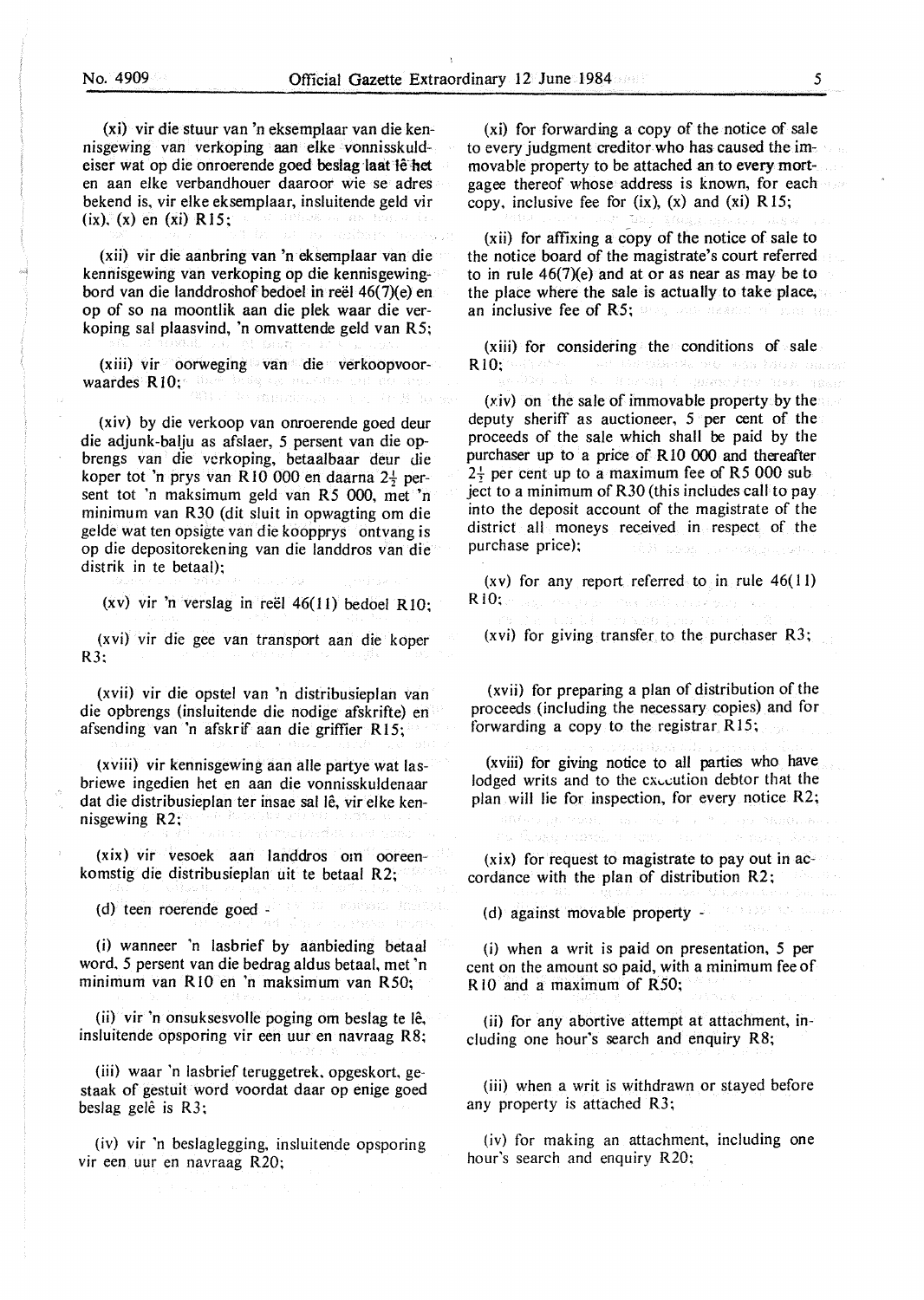(v) kennisgewing van beslaglegging, indien nodig, aan een persoon R2 (identiese kennisgewings waar daar meer as een persoon is wat kennis moet kry, vir elkeen na die eerste Rl);

(vi) waar beslaglegging deur die vonnisskuldeiser teruggetrek word of opgeskort, gestaak of gestuit word voor die verkoping, 2½ persent van die waarde van die inbeslaggenome goed of die bedrag van die lasbrief, watter ook al die minste is, maar met 'n maksimum geld van R75;

(vii) waar 'n lasbrief aan die adjunk-balju betaal word deur die skuldenaar ná beslaglegging maar vóor verkoping, 5 persent van die bedrag betaal. met 'n minimum geld van RIO en 'n maksimum van RIOO;

(viii) waar beslag op geld gelê word,  $2\frac{1}{2}$  persent van die betrokke bedrag, maar met 'n maksimum geld van R2 500;

(ix) vir opstel van advertensies vir verkoping van inbeslaggenome goed R5;

(x) vir verkoping vir uitwinning (met of sonder afslaer). insluitende verdeling van die opbrengs, vir die eerste R<sub>1</sub> 000 of deel daarvan 10 persent, en daarna 5 persent, met 'n maksimum geld van R2 500:

(xi) die adjunk-balju moet roerende goed self uitwin maar 'n afslaer aanstel indien skriftelik daartoe deur die vonnisskuldeiser versoek, en mits die vonnisskuldeiser die addisionele kommissie, as daar is. betaal;

(xii) kommissie is nie van 'n vonnisskuldenaar verhaalbaar op die waarde van inbeslaggenome roerende goed wat daama deur 'n derde opgeeis en gevolglik vrygegee is nie, tensy die goed in beslag geneem is op die uitdruklike skriftelike versoek van die vonnisskuldeiser in welke geval die vonnisskuldeiser teenoor die adjunk-balju aanspreeklik is vir die kommissic;

(xiii) vir die versekering van inbeslaggenome roerende goed wanneer dit nodig geag word en in skriftelike opdrag van die vonnisskuldeiser aan die adjunk-balju, benewens die premie wat betaal word. 'n allesinsluitende bedrag van **R5;** 

(e) vir bewaring van goed (geld uitgesluit) -

(i) vir 'n beampte wat noodsaaklikerwys in besit gelaat is, 'n redelike allesinsluitende bedrag per dag van hoogstens R20 (vir 'n addisionele beampte waar nodig, beperk tot een, per dag, hoogstens  $R10$ ;

(v) notice of attachment, if necessary, to a single person R2 (identical notices, when there is more than one person to be given notice, for each after the first RI);

(vi) when an attachment is withdrawn by the judgment creditor or stayed before sale,  $2\frac{1}{2}$  per cent on the value of the property attached or the amount of the writ, whichever is the lesser, but subject to a maximum fee of R75;

(vii) when a writ is paid by the debtor to the deputy sheriff after attachment but before sale, 5 per cent on the amount so paid with a minimum fee of R<sub>10</sub> and a maximum of R<sub>100</sub>;

(viii) when moneys are taken in execution,  $2\frac{1}{2}$ per cent of the amount so taken, but subject to a maximum fee of R2 500;

(ix) for drawing advertisements of sale of goods attached R5;

(x) for selling in execution (whether auctioneer employed or not), including distribution of the proceeds, on the first RI 000 or part thereof, 10 per cent, and over and above the first R1 000, 5 per cent. subject to a maximum fee of R2 500;

(xi) the deputy sheriff himself shall sell movable property in execution but he shall engage the services of an auctioneer if directed thereto in writing by the judgement creditor, provided the judgment creditor bears the additional commission, if any;

(xii) commision shall not be chargeable against a judgment debtor on the value of movable property attached and subsequently claimed by a person other than the judgment debtor and released in consequence of such claim unless such property has been attached at the express direction of the judgment creditor, in writing, in which event the judgment creditor shall be liable to the deputy sheriff for the commission;

(xiii) for insuring movable property attached when it is considered necessary and when the deputy sheriff is directed thereto in writing by the judgment creditor, in addition to the amount of premium paid, an inclusive fee of R5;

(e) for keeping possession of property (money excluded)-

(i) for an officer necessarily left in possession, a reasonable inclusive fee per day not exceeding R20 (for an additional officer, where necessary, limited to one, per day, a fee not exceeding R10);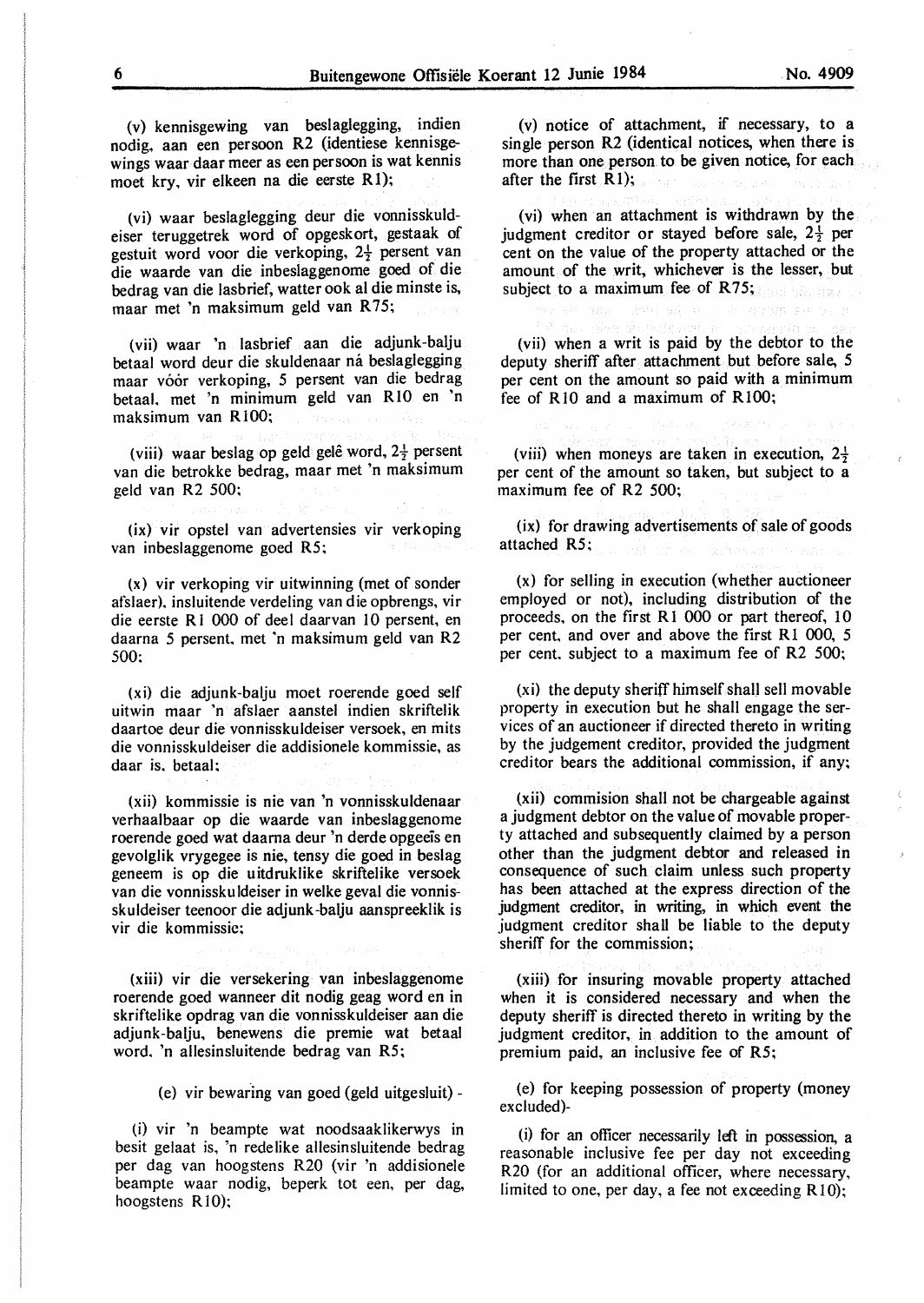LET WEL - Bewaring beteken die voortdurende en noodsaaklike teenwoordigheid op die perseel vir die tydperk waarvoor bewaring bereken word, van iemand in diens van en betaal deur die adjunk-balju vir die uitsluitende doel om besit te behou;

(ii) vir vervoer en opberging , die redelike en noodsaaklike uitgawes daaraan verbonde en, as 'n dier op stal geplaas of gevoer moet word, die redelike uitgawes daaraan verbonde;

(iii) vir die oppas van lewende hawe, die nodige uitgawes daaraan verbonde;

(vi) waar geen beampte in besit gelaat word en geen akte van sekerheidstelling verkry is nie, maar die inbeslaggenome' roerende goed onder toesig van die adjunk-balju bly, per dag 50c.

6. (a) Vir die opstel van 'n inventaris, insluitende die maak van alle nodige afskrifte en tyd bestee aan voorraadopname, per uur R 15.

 $(b)$ 

(c) Vir bystand waar nodig by die opstel van 'n inventaris, 'n redelike allesinsluitende bedrag per dag van hoogstens R20.

7. (a) Vir opstel van relaas van betekening of tenuitvoerlegging, insluitende opstel en tik van oorspronklike vir die hof, beperk tot een persoon op elke oorspronklike prosesstuk; en

(b) afskrif daarvan vir die party wat betekening of tenuitvoerlegging verlang **R4.** 

8. Opstel en voltooiing van 'n akte van borgstelling. sekerheidstelling of vrywaring R5.

9. Afskrifte van prosesstukke en bevele noodsaaklikerwys gemaak, per folio 50c.

IO. Kopiering van dagvaardings, bevele, getuiedagvaardings, lasbriewe, ensovoorts, telegrafies ontvang. 50c per folio van 100 woorde, met 'n minimum van RI.

l l. Afneem van 'n verklaring van 'n beskuldigde wat nie verteenwoordig is nie en wat verlang dat getuies op koste van die Staat gedagvaar moet word. betreflende sy middele, die name en adresse van die getuies en wat hulle ter verdediging van hom kan sê, ten einde die griffier of die klerk van die hof op rondgang in staat te stel om te oordeel of die getuies gedagvaar moet word RS.

NOTE - Possession means the continuous and necessary presence on the premises for the period in respect of which possession is charged of a person employed and paid by the deputy sheriff for the sole purpose of retaining possession;

(ii) for removal and storage, the reasonable and necessary expenses for such removal and storage and, if an animal is to be stabled or fed, the reasonable charges for such stabling and feeding;

(iii) for tending livestock, the necessary expenses for tending such stock;

(iv) when no officer is left in possession and no security bond is taken, but movable property attached remains·under the supervision of the deputy sheriff, per day 50c. and the solutions

6. (a) For making an inventory, including all necessary copies and time spent in stocktaking, per hour R 15.

## (b) ......................................................... ..

(c) For assitance, where necessary, in taking inventory. a reasonable and inclusive fee per day, not exceeding R20.

7. (a) For making return of service or execution. including drawing and typing original for court. limited to one person upon each original process; and

(b) copy thereof for party desiring service or execution R4.

8. Drawing and completing bail bond, deed of suretyship or idemnity bond R5.

9. Copies of process and orders necessarily made. per folio 50c.

IO. Copying of summonses, orders, subpoenas, writs, etc., received by telegram, 50c per folio of 100 words, with a minimum of Rl.

11. Taking statement from accused who is not represented and who desires witnesses to be subpoenaed at the expense of the State, as to his means. the names and addresses of the witnesses and what they can say in his defence, in order to enable the registrar or the clerk of the court on circuit to decide whether the witnesses should be subpoenaed R5.